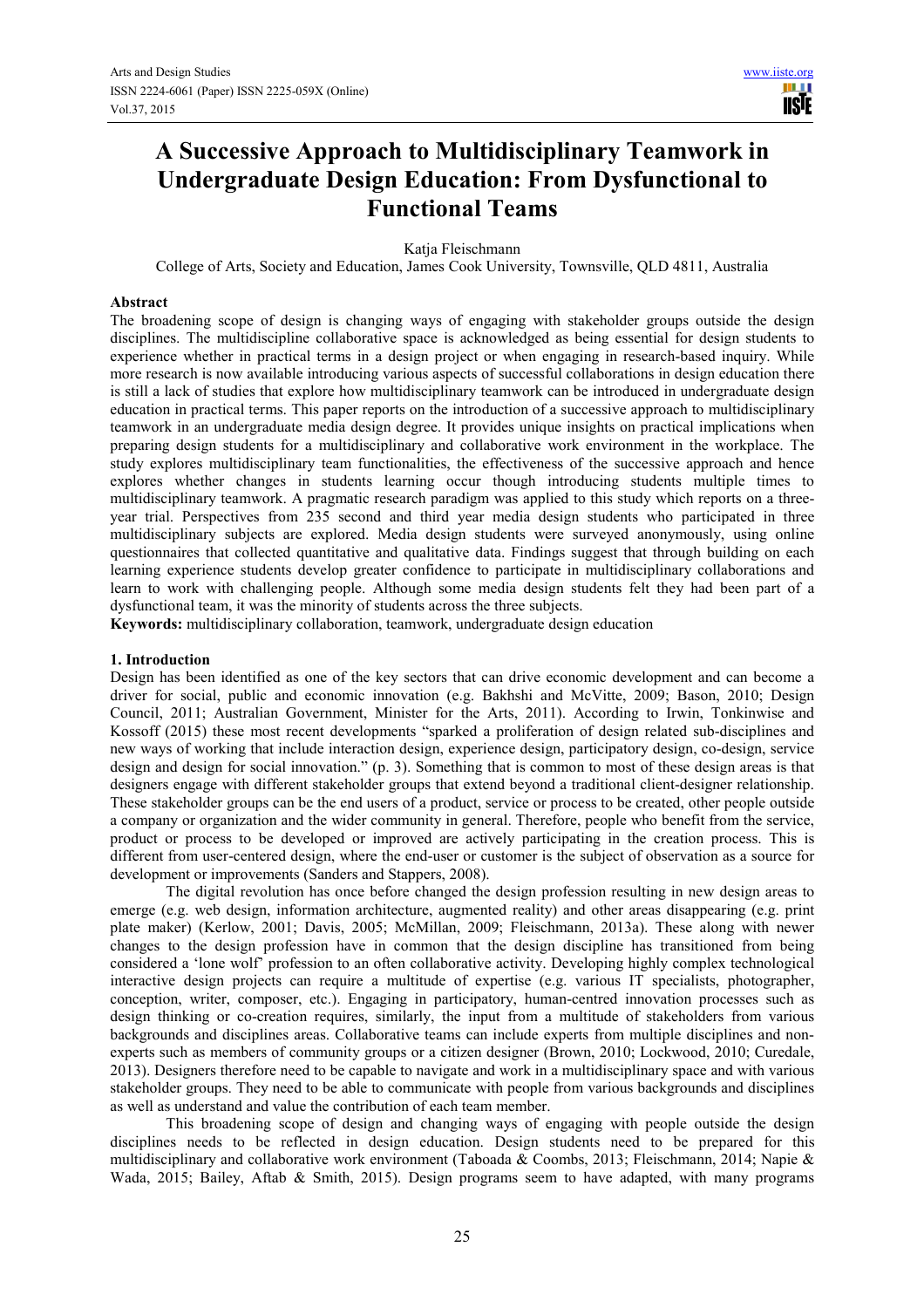offering project-based subjects that engage students in design thinking, involve community groups and have project aims that improve the well-being of people. Due to design also developing into a stronger research discipline, more literature is available showcasing this trend. However, case studies often report on the success of multidisciplinary project collaborations and focus hereby on the project outcome and outside stakeholder satisfaction (e.g. client, community). Often less emphasized and explored is the learning experience of students. In particular research that explores multidisciplinary team performance, team functionalities and issues around design students learning together with students from disciplines outside their expertise area (beyond the creative arts) is still rare to find. This paper therefore reports on the introduction of a successive approach to multidisciplinary teamwork in an undergraduate media design degree. The study explores multidisciplinary team functionalities, the effectiveness of the successive approach and hence explores whether changes in students learning occur though introducing students successively to multidisciplinary teamwork.

### **2. From digital revolution to social innovation – todays collaborative design education**

The speed with which the digital revolution, in particular the internet, changed the way people live, communicate, play, shop and work, was not always reflected in design programs. The teaching and integration of new technologies has been slow. The conceptual creation and production of technology-driven design projects requires often input from different discipline areas which in a university environment often means input from students and educators located across different schools, departments, or faculties. Institutional structures contributed therefore to a slow integration of multidisciplinary collaborations because there is a silo mentality found in many institutions still until today (Szenasy, 2004; Bar-Eli & Jacoby-Volk, 2014). Friedman (2012) argued at the time, "professional design practice involves advanced multidisciplinary knowledge that presupposes interdisciplinary collaboration and a fundamental change in design education" (p.150).

The recent developments in design education which engage students in participatory design processes such as Design Thinking and Co-Creation (e.g. Ligon & Fong, 2009; Mostert-Van Der Sar et al., 2013; Bailey, Aftab & Smith, 2015; Napie & Wada, 2015; Reitsperger, Hestaed, & O'Reilly, 2015) seem to have moved forward much more quickly. The push towards multidisciplinary or even transdisciplinary teamwork to be integrated in design education has become a reality that cannot be ignored. "This is driven by a broad realisation that complex multi-dimensional problems cannot be solved by single 'siloed' organisations" or discipline (Bryson, Crosby, & Stone, 2006). There is a stronger realization that "one of the main tasks of academia today is to address the challenges involved in breaking the boundaries between disciplines by encouraging transdisciplinary approaches and allowing as many actors as possible to participate in the process of learning and teaching design" (Bar-Eli & Jacoby-Volk, 2014, p.76).

Collaboration, be it in multi-, inter- or transdisciplinary teams means "to work with another person or group in order to achieve or do something" (Marian-Webster Dictionary). Choi and Pak (2006) explain the "common words for multidisciplinary, interdisciplinary and transdisciplinary are additive, interactive, and holistic, respectively". In a multidisciplinary team, members contribute different disciplinary perspectives and skills which are complimentary and necessary to achieving a goal or outcome.

The multidiscipline collaborative space is acknowledged as being essential for design students to experience whether in practical terms in a design project or when engaging in research-based inquiry. Irwin, Tonkinwise and Kossoff (2015) comment, "living in & thru transitional times requires a mindset and posture of openess, mindfulness, self-reflection, a willingness to collaborate. It is based upon a new, more holistic worldview and ecological paradigm" (p.20). Chornyak (2015) remarks *"*working with complex problems for the students reinforces the necessity for design practitioners to be skilled in systems thinking, and further substantiates the need for a multi-disciplinary collaborative approach that is research oriented" (p. 45). Although concurrently design educators debate whether to educate a generalist or specialist designer, there seems to be agreement that for graduating design students today, the "willingness and desire to collaborate and foster positive interactions among groups is seen as an essential skill" (Irwin, Tonkinwise & Kossoff, 2015, p.23). The changing work practices and employers looking for such skill, which is not necessarily specific to future careers in design, undoubtedly inform such thinking.

As mentioned earlier, progress has been made in that more research on collaborative approaches in design education is available. Nevertheless, there is still a deficiency in research that explores practical terms of multidisciplinary teamwork such as the functionalities of teams, for example. This paper contributes in that practical space in that it explores team functionalities in multidisciplinary collaboration and investigates challenges and benefits undergraduate media design students experience within their functional and dysfunctional multidisciplinary teams. Broadly this study explores the impact on the learning experience of undergraduate media design students when they are introduced to multidisciplinary teamwork with disciplines beyond the creative arts in a successive manner.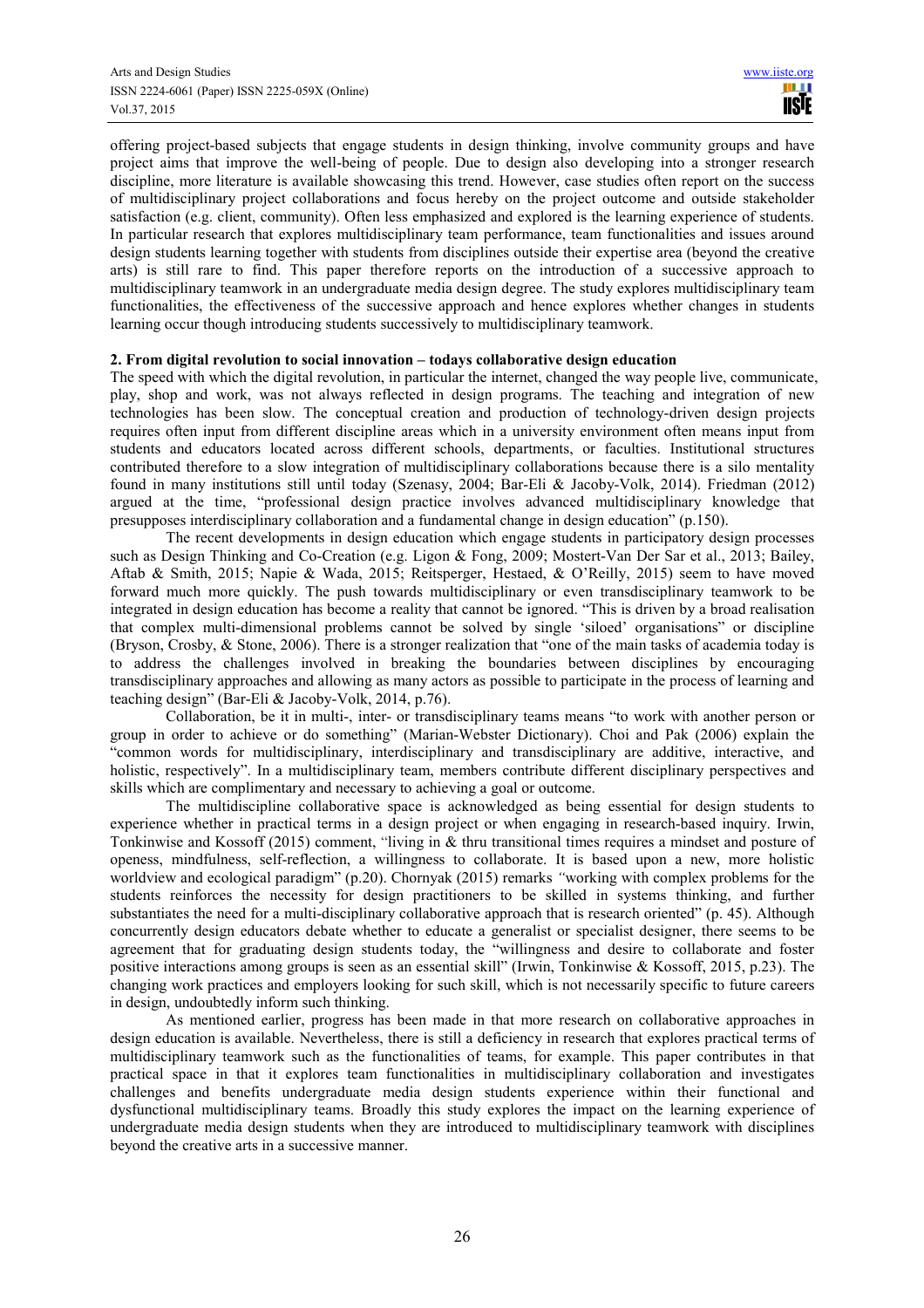# **3. Implementing a successive approach to multidisciplinary teamwork in an undergraduate design degree**

A successive approach to multidisciplinary teamwork was implemented in the media design major in a Bachelor of New Media Arts degree. Media design students engage successively in multidisciplinary teamwork starting in second year collaborating with IT and multimedia journalism students, continuing in first semester in third year collaborating with IT students, and finally media design students experience a culminating capstone experience in their last semester in third year collaborating with up to four other creative arts and three non-creative arts disciplines, education, business, IT, multimedia journalism. The successive approach to introducing multidisciplinary teamwork intends to build up students' practical experience in multidisciplinary teamwork and hence prepare them various multidiscipline team situations in their future workplace.

In the three subjects, learning is based around a project, which increases in complexity in each semester. In subject one, a commercial or community client provides a project brief. In subject two students are given a problem to frame and solve rather than a complete project brief. In subject three, student teams self-select their projects. These can be experimental or responding to a client brief. To enable students to work effectively as part of their multidisciplinary team, supporting teamwork activities are introduced in each subject. Supporting activities go from a more 'holding hands' approach during the first time students experience multidisciplinary teamwork in that the teams are formed by educators and the project brief is provided by a client to leaving students free reign when choosing their teams and projects in their third multidisciplinary teamwork experience. Lectures about effective teamwork, conflict resolution and communication techniques are also taught from introductory level to a more advanced level in the three subjects. A detailed description on strategies for team building and learning and teaching (pragmatic principles) which aim to facilitate an equal learning experience for all participating disciplines utilised as part of the successive approach can be found elsewhere (Fleischmann, 2015; Fleischmann, 2013b). Below follows a short description that outlines the advancing level of support for each subject.

# *3.1 Subject 1 – multidisciplinary teams consisting of students from media design, multimedia journalism and Information Technology (IT)*

Students with no prior multidisciplinary teamwork experience are assisted in their team building. Students are asked to complete a skill and motivation survey. Educators form teams that have strength in design, IT and organisation/management based on the supplied information. Table 1 shows the survey.

|  |  |  | Table 1. Skill and motivation question to form functional teams with equal expertise distribution |  |  |  |  |  |  |  |  |
|--|--|--|---------------------------------------------------------------------------------------------------|--|--|--|--|--|--|--|--|
|--|--|--|---------------------------------------------------------------------------------------------------|--|--|--|--|--|--|--|--|

| As a member of a web project team, I would like my role to be in:                                   |
|-----------------------------------------------------------------------------------------------------|
| Web design IT<br>$\bullet$                                                                          |
| Web design                                                                                          |
| Management and production of web projects                                                           |
| I am competent in                                                                                   |
| Photoshop/Illustrator                                                                               |
| CSS/HTML<br>$\bullet$                                                                               |
| Programming                                                                                         |
| Writing/researching                                                                                 |
| I am really keen to learn more about                                                                |
| Photoshop/Illustrator/Dreamweaver for web design                                                    |
| CSS/HTML/Dreamweaver for web development<br>$\bullet$                                               |
| PHP/MySQL for dynamic websites                                                                      |
| Writing/researching/marketing and conceptual development of web projects                            |
| What is your work style?                                                                            |
| I prefer working on assignments right from the beginning in order to avoid the last                 |
| minute stress when the assignment is due.                                                           |
| I need the pressure to build up. I often work on assignments during the last couple of<br>$\bullet$ |
| days/nights before they are due.                                                                    |
| On the day students meet their team for the first time, they engaged in different icebreaker ever   |

On the day students meet their team for the first time, they engaged in different icebreaker exercises to help them to get to know their peers. This involves an exercise with students from all disciplines outside the computer lab (Figure 1). Some students, particularly ones from other disciplines, tend to be very self-conscious since they do not know the other students. Students might feel uncomfortable in getting together in teams and tackling the project with five strangers, therefore the first icebreaker exercise is introduced to relief students of possible tensions. Educators (from design and IT) also participate in this exercise. After this first exercise students continue with another icebreaker exercise within their team, followed by discussions around work ethics in the teams. For example, each team negotiates what to do when a team member does not show up or arrives late for a team meeting. These discussions also include reaching agreement on communication methods (e.g. email, Facebook, phone) and the exchange of contact details. A completed agreement form from each team is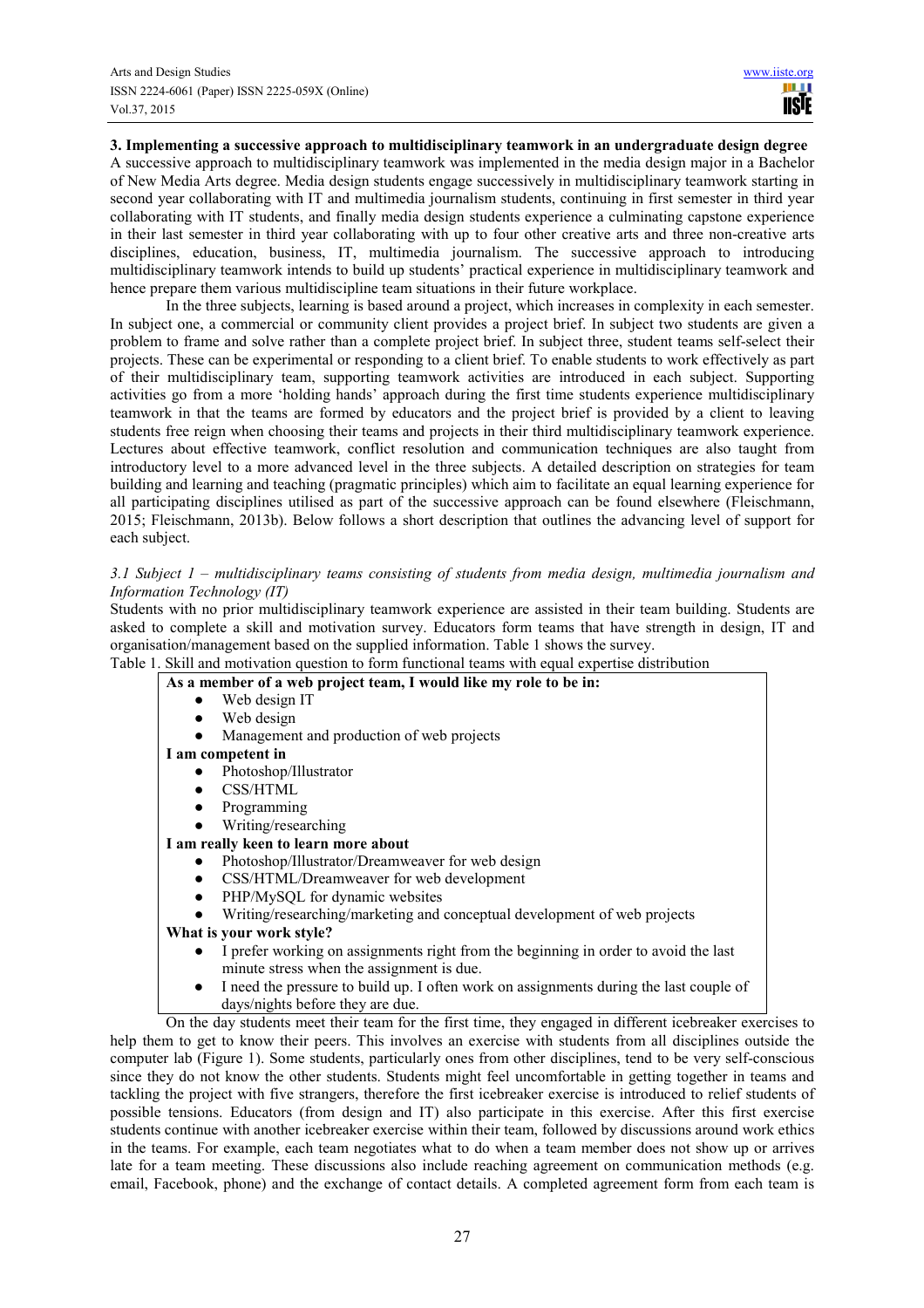emailed to the educators alongside a team photo.



Figure 1. First icebreaker exercise in Subject 1 with students from all disciplines

# *3.2 Subject 2 - multidisciplinary teams consisting of students from media design and IT*

In the successive subject (Subject 2) all media design students and some IT students participated in the multidisciplinary teamwork experience in Subject 1. Consequently, media design students form their own groups and the IT educator groups IT students. Design and IT groups engage then in a Speed Dating process in which they get to ask each group questions. Groups are encouraged to prepare questions to explore work style, motivation and skill of respective disciplinary groups. After the Speed Dating Process is completed each group nominates possible partner groups they wish to work with. The educators then try to match each group with one of their preferred partner group. Table 2 shows typical Speed Dating questions developed by student groups. Table 2. Examples of Speed Dating questions developed by student groups

| $\frac{1}{2}$ . Examples of speed Butting questions developed by stadent groups |
|---------------------------------------------------------------------------------|
| <b>Speed Dating Questions – example</b>                                         |
| Are you a morning, afternoon or night-time worker?                              |
| Do you work continuously or in a last minute rush?                              |
| How quickly do you usually reply to emails?                                     |
| Are you able to attend group meetings on Mondays 5 - 7pm?                       |
| Are you happy to collaborate online?                                            |
| What do you think of the term "HTML is poetry"?                                 |
| What do you want to get out of this project?                                    |

On the day students start working with their multidisciplinary team, they engaged in different icebreaker exercises to help them to better get to know their peers. This includes exploring disciplinary work processes, exchange discipline specific terms/language relevant to the project and discuss teamwork expectations. For example, students engage in a task, which requires each discipline to explain their discipline-specific production process for the project. Each team discusses how different disciplinary work processes can be best brought together on the project.

# *3.3 Subject 3 - multidisciplinary teams consisting of students from media design, digital photography, digital sound, digital visual arts, performance and education, business, multimedia journalism, IT*

Subject 3 is a culminating academic experience (a capstone subject) in which all participating students apply the knowledge they have gained throughout their studies to a multifaceted project/problem. All students in Subject 3 have participated in Subject 1 and Subject 2 and hence are arguably prepared to form their own multidisciplinary teams according to the skill set needed to produce the project or solve problem. The project is a self-selected by students and each multidisciplinary team must consist of at least three members from different disciplines. A project proposal form, which inquires about project goal, expertise requirements and timeline, helps students to build effective teams that are capable of producing the proposed project. An educator panel made up of two to three educators meets with each team before the start of the project to discuss appropriateness of team choice, budget and timeline. The educator panel also helps sourcing missing expertise within the available student cohort if required. Table 3 shows the project proposal form to be completed by student teams.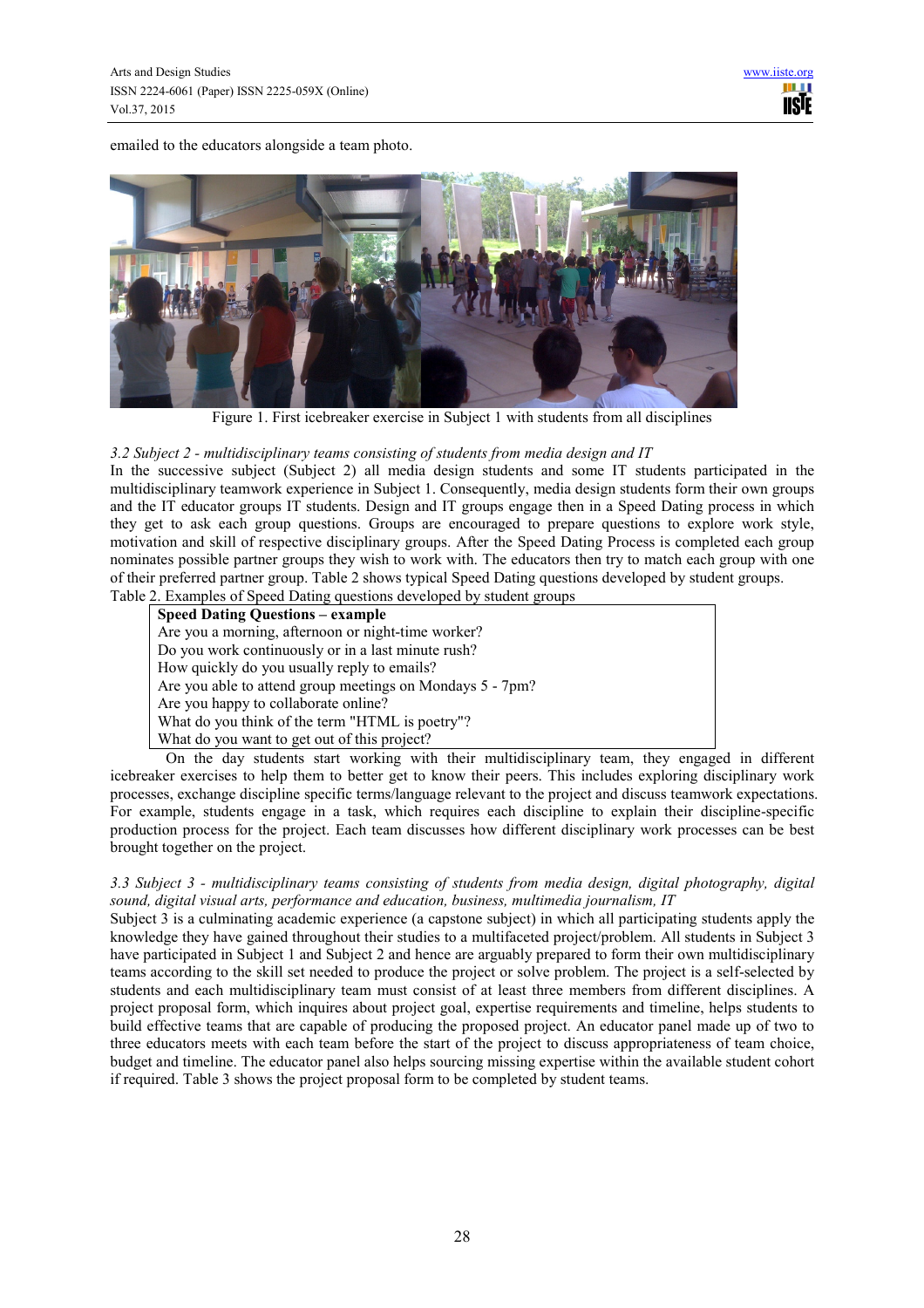Table 3. Project proposal form that helps students to build effective teams and plan their projects

Project Name and student participants

Major and minor study area/area of expertise

What additional expertise is required to successfully complete the project?

What type of project is it? (Exhibition / Performance event / film /web site etc.)

Briefly describe the project:

What are the expected outcomes of the project?

Who will benefit from the project and in what ways?

What resources will be required to realise the project? List major costs and source of funding (e.g. fundraiser):

List the key responsibilities and performance indicators for each team member:

List key dates in the timeline of project completion:

*3.4 Subject 1 – 3* 

Table 4 shows the number of teams formed in each subject.

| able 4. indiffused of teams formed in each subject during the times-year trial |       |       |       |                                                                        |  |  |  |
|--------------------------------------------------------------------------------|-------|-------|-------|------------------------------------------------------------------------|--|--|--|
|                                                                                | Trial | Trial | Trial | Participating disciplines                                              |  |  |  |
|                                                                                |       |       |       |                                                                        |  |  |  |
| Subject                                                                        | 12    | 20    | 26    | Media design, multimedia journalism, IT;                               |  |  |  |
|                                                                                | teams | teams | teams | Each team typically included two design students, one multimedia       |  |  |  |
|                                                                                |       |       |       | journalism student and two or three IT students.                       |  |  |  |
| Subject                                                                        |       |       | 9     | Media design, IT; Each team typically included two to three design and |  |  |  |
|                                                                                | teams | teams | teams | IT students depending on enrolment numbers each year.                  |  |  |  |
| Subject                                                                        | 12    | 12    | 16.   | media design, digital photography, digital sound, digital visual arts, |  |  |  |
|                                                                                | teams | teams | teams | performance and education, business, multimedia journalism, IT; The    |  |  |  |
|                                                                                |       |       |       | mix of team members ranged from three students from different          |  |  |  |
|                                                                                |       |       |       | disciplines (the minimum requirement for the projects) to teams        |  |  |  |
|                                                                                |       |       |       | consisting of nine team members from five different disciplines.       |  |  |  |

Table 4. Number of teams formed in each subject during the three-year trial

In all three subjects multidisciplinary student teams met weekly with educators to receive feedback on their project. During these meetings time lines are reviewed and team performance and possible issues are discussed.

All students attend lectures on effective teamwork and conflict resolution as part of each subject. The topics advance with the level of experience in multidisciplinary teamwork. Similarly, the requested depth of reflection (as part of submitted project documentations) increases towards the last subject.

The assessment in all three subjects evaluates the project outcome, discipline specific contributions, and team performance. All participating educators assess the project outcome, educators from respective disciplines assess discipline-specific contributions and peer assessment is used to evaluate work ethic, team performance (communication, motivation, reliability, etc.) and contribution towards achieving the project outcome. In Subject 3 students also need to engage in self-assessment. Each assessment part is weighted and can result in final assessment marks that differ within one team.

# **4. Research Methods**

This study reports on a three-year trial, hence every subject was delivered three times. The research aim was to explore media design student perceptions of team functionalities and team dynamics, benefits and challenges experienced during multidisciplinary teamwork and the extent to which a successive approach to introducing multidisciplinary teamwork is effective in building multidisciplinary teamwork experience. A pragmatic research paradigm, which enabled the researcher to choose methods that suit the real-world nature of the situation (Creswell, 2008; Punch, 2009) was adopted in this study.

Media design students were surveyed anonymously, using online questionnaires in the final week of the class. The questionnaire contained closed-ended questions with multiple-choice answers, which were used to generate an initial overview of a situation. A closed-ended question was usually followed by an open-ended question, which explored rationales for answer choice. The feedback to open-ended questions would provide deeper insight into the researched phenomena (e.g., why did you find the experiences beneficial/challenging? please explain).

Data analysis was conducted as follows: For quantitative data obtained using online questionnaires, the survey platform, Survey Monkey, automatically provided basic statistical data, such as the tally of response totals, percentages and response counts. Qualitative data obtained from responses to open-ended questions in questionnaires were coded using the research analysis software NVivo. Typical quotes from students illustrate the identified themes.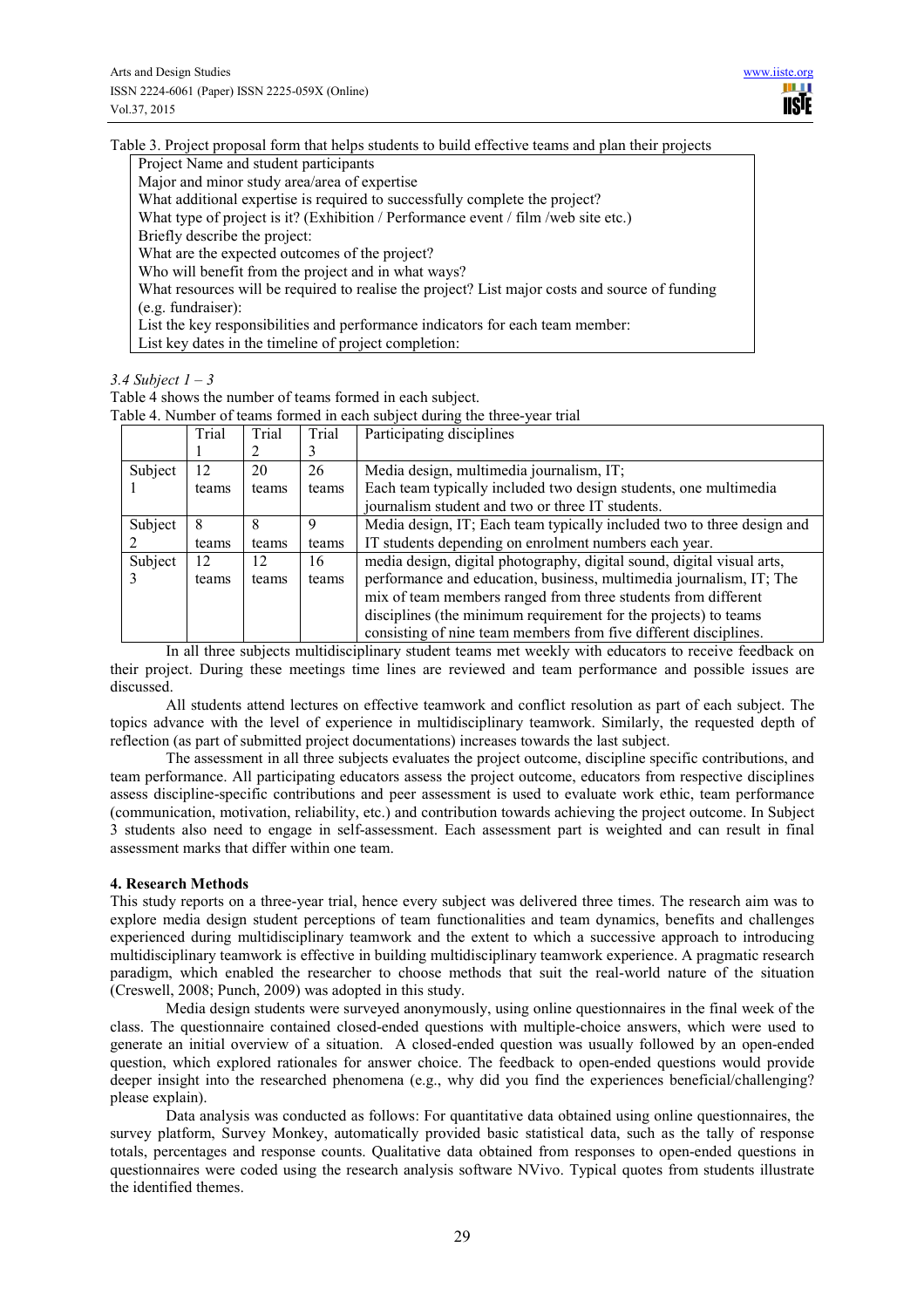Response rate for the three-year trial were in Subject 1: 64%, 66%, 72%; in Subject 2: 80%, 90%, 72%; and in Subject 3: 66%, 56%, 54%.

#### **5. Findings: Team dynamics in multidisciplinary teams**

*5.1 Functional and dysfunctional teams* 

Media design students evaluated whether their team was 'functional', 'somewhat functional' (having some problems during the project but was generally functional) or 'not functional' in their final reflection. Table 5 summarises feedback from the three subjects.

| O: Do you think your team was functional, somewhat* functional or dysfunctional? |                                                                                                        |                |               |                  |                              |                             |  |  |
|----------------------------------------------------------------------------------|--------------------------------------------------------------------------------------------------------|----------------|---------------|------------------|------------------------------|-----------------------------|--|--|
| <b>Subject</b>                                                                   | Trial                                                                                                  | <b>Student</b> | Yes           | Somewhat         | $\bf No$                     | <b>Total</b><br>$\mathbf n$ |  |  |
|                                                                                  |                                                                                                        | Type           |               |                  |                              |                             |  |  |
| Subject 1                                                                        |                                                                                                        | Design         | 43\% $(n=9)$  | 48% $(n=10)$     | $9\%$<br>$(n=2)$             | $n=21$                      |  |  |
| Subject 1                                                                        | 2                                                                                                      | Design         | $56\%$ (n=25) | $33\%$ (n=15)    | $11\%$ (n=5)                 | $n=45$                      |  |  |
| Subject 1                                                                        | 3                                                                                                      | Design         | $60\%$ (n=36) | $32\%$ (n=19)    | $8\%$<br>$(n=5)$             | $n=60$                      |  |  |
|                                                                                  |                                                                                                        |                |               |                  |                              |                             |  |  |
| Subject 2                                                                        |                                                                                                        | Design         | 44% $(n=12)$  | $33\%$ (n=9)     | $23\%$ (n=6)                 | $n=27$                      |  |  |
| Subject 2                                                                        | 2                                                                                                      | Design         | $61\%$ (n=11) | $39\%$ (n=7)     |                              | $n=18$                      |  |  |
| Subject 2                                                                        | 3                                                                                                      | Design         | $50\%$ (n=9)  | $44\%$ (n=8)     | $6\%$<br>$(n=1)$             | $n=18$                      |  |  |
|                                                                                  |                                                                                                        |                |               |                  |                              |                             |  |  |
| Subject 3                                                                        |                                                                                                        | Design         | $45\%$ (n=9)  | $50\%$ (n=10)    | $5\%$<br>$(n=1)$             | $n=20$                      |  |  |
| Subject 3                                                                        | 2                                                                                                      | Design         | 43\% $(n=6)$  | $50\%$ (n=7)     | 7%<br>$(n=1)$                | $n=14$                      |  |  |
| Subject 3                                                                        | 3                                                                                                      | Design         | $92\%$ (n=11) | $8\%$<br>$(n=1)$ | $\qquad \qquad \blacksquare$ | $n=12$                      |  |  |
|                                                                                  | *a somewhat functional team was described as having some problems during the project but was generally |                |               |                  |                              |                             |  |  |

Table 5. Student feedback on team dynamics at the end of the project

a somewhat functional team was described as having some problems during the project but was functional

Table 5 shows that the majority of students felt that their groups were either functional or somewhat functional. Overall 21 of 235, 9%, media design students across the three subjects in three years stated that they have been part of a dysfunctional team. This is a positive outcome. According to media design students perspective in two of the nine trials there were no dysfunctional teams. Furthermore, there is a slight improvement when comparing the number of media design students who felt they have been in dysfunctional teams in their first multidisciplinary teamwork experience (Subject 1,Trial 1-3) to the number of media design students in their third multidisciplinary teamwork experience (Subject 3, Trial 1-3). The percentage of students who felt they were part of a 'somewhat functional' team has as a result increased in Subject 3 in trials one and two and trial three the team functionality has increased to 92%. However, it is interesting that there is no consistent trend visible in changes to the percentage distribution between 'functional' and 'somewhat functional' teams across the years. Subject 2, Trial one saw a larger percentage of media design students being part of a dysfunctional team (23%). This can be explained due to a high number of international IT students with poor English speaking skills participating in this particular trial, which created tension in some teams.

# *5.2 Team dynamics: altering challenges and advantages over time*

Analysis of the qualitative feedback provided by students in 'dysfunctional' and 'somewhat functional' teams identifies the following common challenges. Table 6 shows these identified themes across subjects and trials and provides typical comments.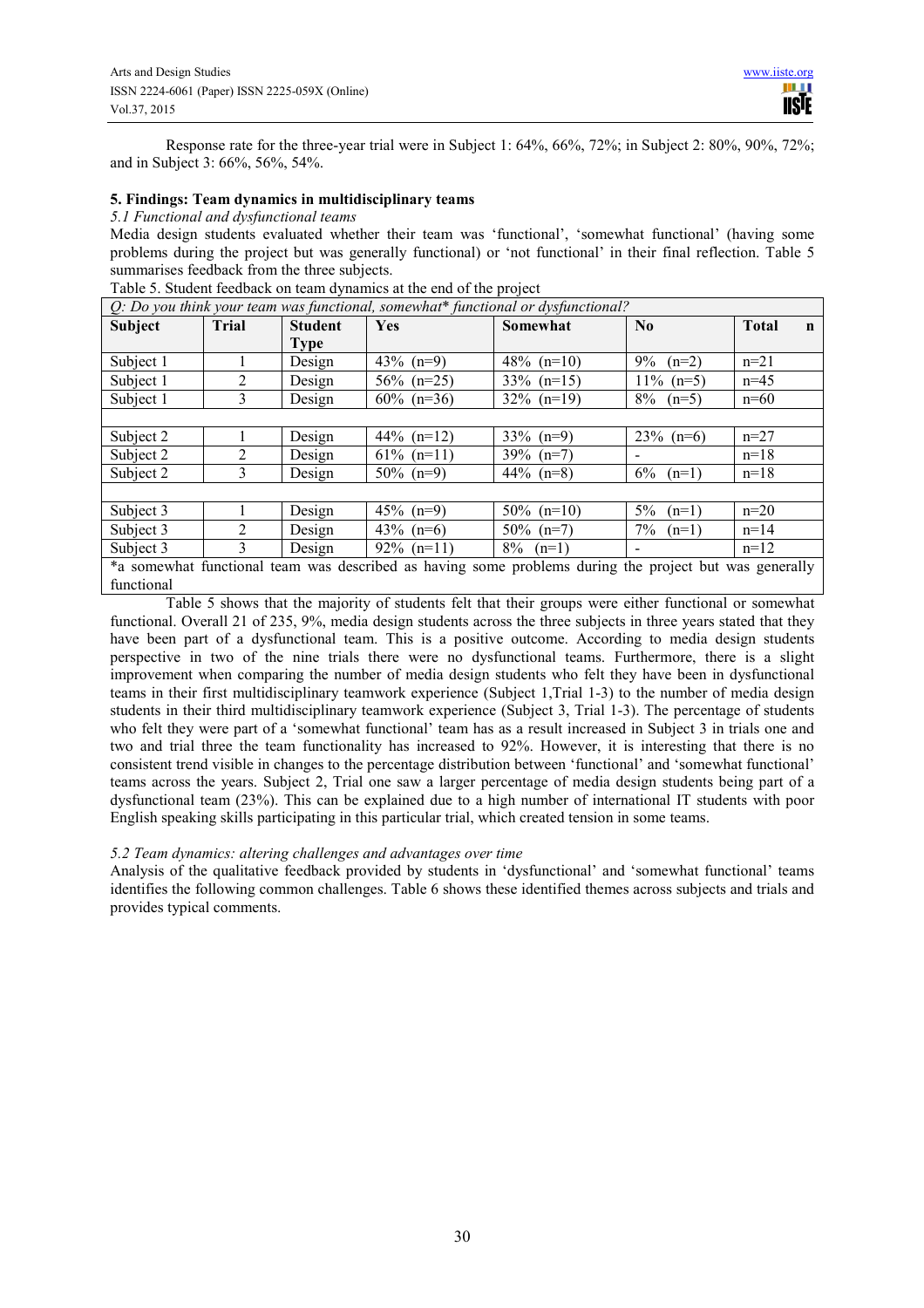|  |                                     |  |  |  | Table 6. Altering challenges over time experienced by design students in 'dysfunctional' and 'somewhat |  |
|--|-------------------------------------|--|--|--|--------------------------------------------------------------------------------------------------------|--|
|  | functional' multidisciplinary teams |  |  |  |                                                                                                        |  |

|       | Challenges in 'dysfunctional' and 'somewhat functional' teams: Changing themes identified |                                   |                                  |  |  |  |  |  |  |
|-------|-------------------------------------------------------------------------------------------|-----------------------------------|----------------------------------|--|--|--|--|--|--|
|       | Subject 1                                                                                 | Subject 2                         | Subject 3                        |  |  |  |  |  |  |
| Trail | - difficulty in understanding                                                             | - poor communication              | - time management                |  |  |  |  |  |  |
|       | of<br>methods<br>other<br>the                                                             | - lack of contribution            | - unequal distribution of labour |  |  |  |  |  |  |
|       | disciplines                                                                               |                                   | - poor communication             |  |  |  |  |  |  |
|       | - poor communication                                                                      |                                   |                                  |  |  |  |  |  |  |
| Trail | - personality clashes                                                                     | - poor communication              | - poor communication             |  |  |  |  |  |  |
| 2     | - lack of contribution                                                                    | - lack of contribution            | - unequal distribution of labour |  |  |  |  |  |  |
| Trail | dynamics:<br>unequal<br>- group                                                           | - poor communication              | - poor communication             |  |  |  |  |  |  |
| 3     | of<br>discipline<br>number                                                                | - lack of contribution            | - unequal distribution of labour |  |  |  |  |  |  |
|       | members                                                                                   |                                   |                                  |  |  |  |  |  |  |
|       | - lack of contribution                                                                    |                                   |                                  |  |  |  |  |  |  |
|       | <b>Typical comments</b>                                                                   |                                   |                                  |  |  |  |  |  |  |
|       | Design students and IT students                                                           | We all got along fine, but we     | Each team member had             |  |  |  |  |  |  |
|       | function differently in                                                                   | seemed to have trouble            | different levels of commitment   |  |  |  |  |  |  |
|       | expressing ideas, how they                                                                | communicating anything            | and work ethic (Design Student   |  |  |  |  |  |  |
|       | work and communicate and                                                                  | properly. The designers didn't    | 6, Trial 2)                      |  |  |  |  |  |  |
|       | pretty much everything as a                                                               | even know the IT girls were       | A group member took the          |  |  |  |  |  |  |
|       | whole (Design Student 8, Trial                                                            | having troubles until the night   | project on board as her own.     |  |  |  |  |  |  |
|       | $1$ ).                                                                                    | before, when we actually sat them | This resulted in a lack of       |  |  |  |  |  |  |
|       | Three members of our team                                                                 | down and asked (Design Student    | communication so that the        |  |  |  |  |  |  |
|       | worked exceptionally hard to                                                              | 14, Trial 1).                     | group was kept uninformed        |  |  |  |  |  |  |
|       | pull together our finish project.                                                         | One IT member failed to show up   | about changes or problems that   |  |  |  |  |  |  |
|       | Unfortunately, we had two                                                                 | to most meetings, didn't keep in  | should have been discussed       |  |  |  |  |  |  |
|       | members (1 of whom dropped                                                                | contact and failed to produce any | (Design Student 9, Trial 1)      |  |  |  |  |  |  |
|       | out and never told us) who did                                                            | work (Design Student 5, Trial 3). |                                  |  |  |  |  |  |  |
|       | not contribute (Design Student                                                            |                                   |                                  |  |  |  |  |  |  |
|       | 7, Trial 2).                                                                              |                                   |                                  |  |  |  |  |  |  |

To identify the advantages students experienced, students from 'functional' and 'somewhat functional' teams were asked to answer why the multidisciplinary team environment was working well for them. Analysing the qualitative feedback identified the following themes which are presented in Table 7 with typical comments.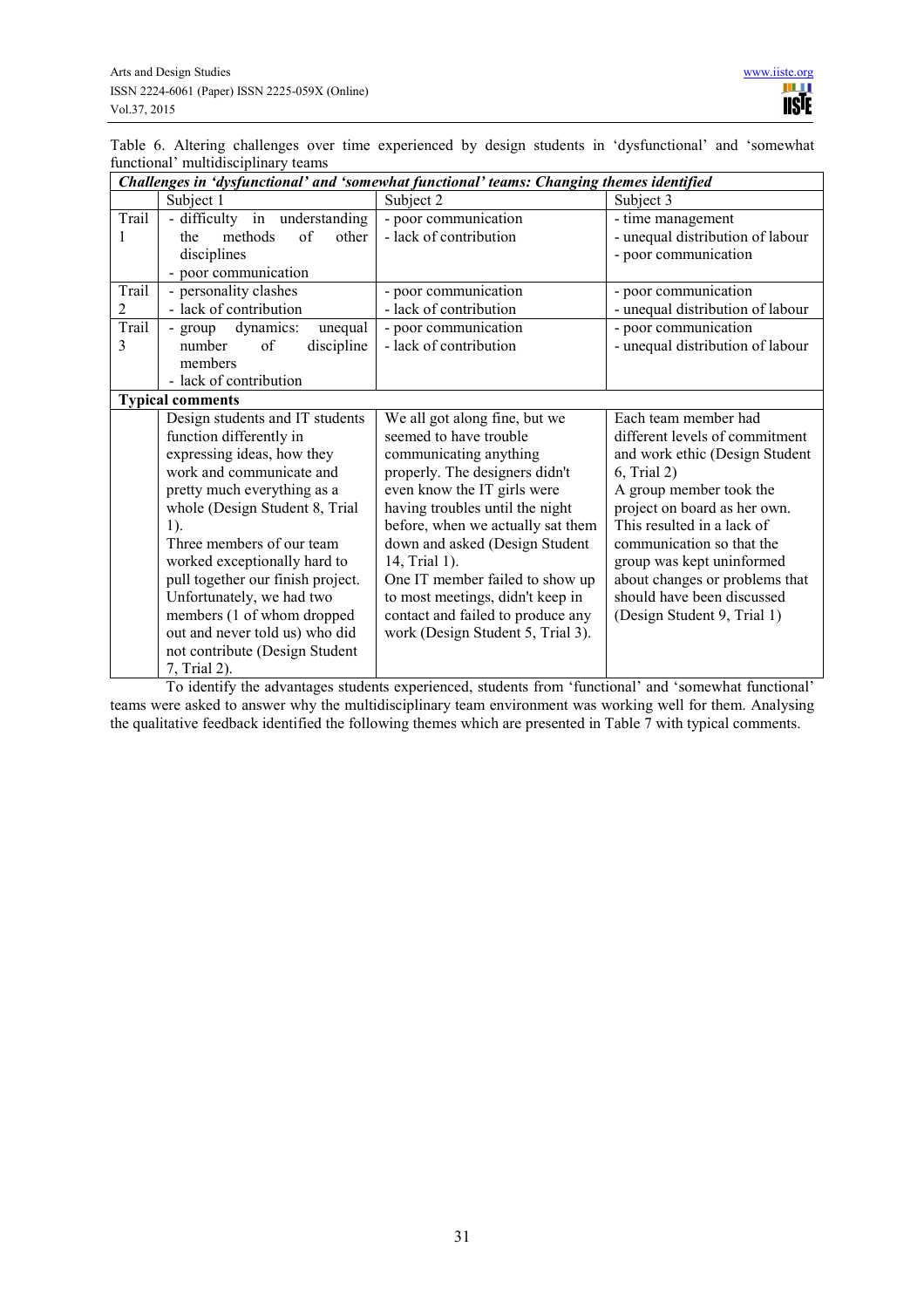Table 7. Altering advantages of working in 'functional' and 'somewhat functional' multidisciplinary teams as experienced by design students

|                | Advantages in 'functional' and 'somewhat functional' teams: changing themes identified |                                         |                                       |  |  |  |  |  |
|----------------|----------------------------------------------------------------------------------------|-----------------------------------------|---------------------------------------|--|--|--|--|--|
|                | Subject 1                                                                              | Subject 2                               | Subject 3                             |  |  |  |  |  |
| Trail          | - learning or benefiting from                                                          | $-$ focus<br>pertinent<br>project<br>on | group dynamics                        |  |  |  |  |  |
| 1              | other disciplines                                                                      | aspects                                 | passion                               |  |  |  |  |  |
|                | people can do what they                                                                | - motivation                            | good communication                    |  |  |  |  |  |
|                | are best at                                                                            | - different skills                      | different areas of expertise          |  |  |  |  |  |
| Trail          | - learning or benefiting from                                                          | - focus on pertinent project -          | different areas of expertise          |  |  |  |  |  |
| $\overline{c}$ | other disciplines                                                                      | - good communication                    | innovation                            |  |  |  |  |  |
|                | - better problem solving                                                               | - good team dynamics                    |                                       |  |  |  |  |  |
|                |                                                                                        | - working with different styles         |                                       |  |  |  |  |  |
|                |                                                                                        | - being more innovative aspects         |                                       |  |  |  |  |  |
| Trail          | - people can do what they                                                              | - good communication                    | different areas of expertise          |  |  |  |  |  |
| 3              | are best at                                                                            | - good group dynamics                   | $\overline{a}$<br>passion             |  |  |  |  |  |
|                | different<br>gaining<br>a<br>$\overline{\phantom{a}}$                                  | - motivation                            | motivation<br>$\overline{a}$          |  |  |  |  |  |
|                | perspective                                                                            | - organization                          |                                       |  |  |  |  |  |
|                | <b>Typical comments</b>                                                                |                                         |                                       |  |  |  |  |  |
|                | The best part about having a                                                           | We had a pretty good mix of skill       | Everyone was also very open and       |  |  |  |  |  |
|                | multidisciplinary team is that                                                         | sets within the group. We talked        | receptive to each other's visions and |  |  |  |  |  |
|                | as a team, you'll have more                                                            | about the project A LOT. We             | needs, thus compromise was a huge     |  |  |  |  |  |
|                | minds to work out problems                                                             | were constantly questioning if          | aspect of our team environment        |  |  |  |  |  |
|                | and a lot more skill sets.                                                             | things made sense, and how we           | (Design Student 9, Trial 1)           |  |  |  |  |  |
|                | (Design Student 11, Trial 2)                                                           | could improve them. (Design             | Multidisciplinary teams allow for     |  |  |  |  |  |
|                | I think our team was                                                                   | Student 12, Trial 2)                    | such great ideas to be developed!     |  |  |  |  |  |
|                | functional as most times a                                                             | Team members were cooperative,          | (Design Student 2, Trial 2)           |  |  |  |  |  |
|                | person from each discipline                                                            | highly skilled as well as hard          | Every team member was very like-      |  |  |  |  |  |
|                | knew what they had to be                                                               | working. We also all got along          | minded, passionate, creative and      |  |  |  |  |  |
|                | doing and the work got done.                                                           | extremely well. There were never        | enthusiastic. Not being able to work  |  |  |  |  |  |
|                | (Design Student 4, Trial 3)                                                            | any conflicts. Discussions always       | in such a group would indicate that   |  |  |  |  |  |
|                | It was great to work with                                                              | resulted in really good ideas.          | you are destined to fail in any team  |  |  |  |  |  |
|                | people that have a different                                                           | (Design Student 8, Trial 2)             | environment. It was an almost         |  |  |  |  |  |
|                | way of thinking so bring                                                               | Working in a multidisciplinary          | perfect group. (Design Student 12,    |  |  |  |  |  |
|                | something different to the                                                             | team worked well as we were             | Trial 2)                              |  |  |  |  |  |
|                | table. (Design Student 17,                                                             | able to focus on our own                | We were all motivated to achieve a    |  |  |  |  |  |
|                | Trial 3)                                                                               | strengths instead of trying to          | common goal and we were               |  |  |  |  |  |
|                |                                                                                        | complete all of the work                | competent enough to split the         |  |  |  |  |  |
|                |                                                                                        | individually. (Design Student 6,        | workload and work on our sections     |  |  |  |  |  |
|                |                                                                                        | Trial 3)                                | independently. (Design Student 1,     |  |  |  |  |  |
|                |                                                                                        |                                         | Trial 3)                              |  |  |  |  |  |

Tables 6 und Table 7 provide a good insight and understanding of the student experience particularly when comparing overlaps of themes. Some themes emerged in earlier trials as being challenging but students identify them as also an advantage in later trials. Communication, for example, is identified as being challenging (poor communication) across all cohorts but emerged also as theme 'good communication' starting in Subject 2. This suggests perhaps that learning has occurred and teamwork skills have developed. Analysing student comments further, the theme 'poor communication' describes different occurrences including communication is "limited" and communication is "difficult at times between designers and IT". Limited communication is independent of disciplines and refers to student's lack of communication, such as not responding to emails. Difficulties in communicating with the other disciplines point to two problems; firstly, that of not understanding the other discipline, which also emerged in one instance as a theme itself in Subject 1 trial one, and secondly, the lack of English speaking skills of an international student cohort in two trials, which caused Australian students to complain.

It is pleasing that themes such as 'passion' and 'motivation' emerged in Subject 3. This suggests that students feel comfortable in the multidisciplinary team and have developed an understanding of the teamwork and communication processes which were built up though participation in earlier trials.

It is notable that a 'lack of contribution' occurs mainly in trials of Subjects 1 and Subject 2. This theme changes to 'unequal labour' in trials of Subject 3. While the themes are similar and relate to motivation of students and their willingness to learn, the earlier instances (Subject 1 and Subject 2) include situations where students discontinued a subject after the teamwork had already started due to the subject being an elective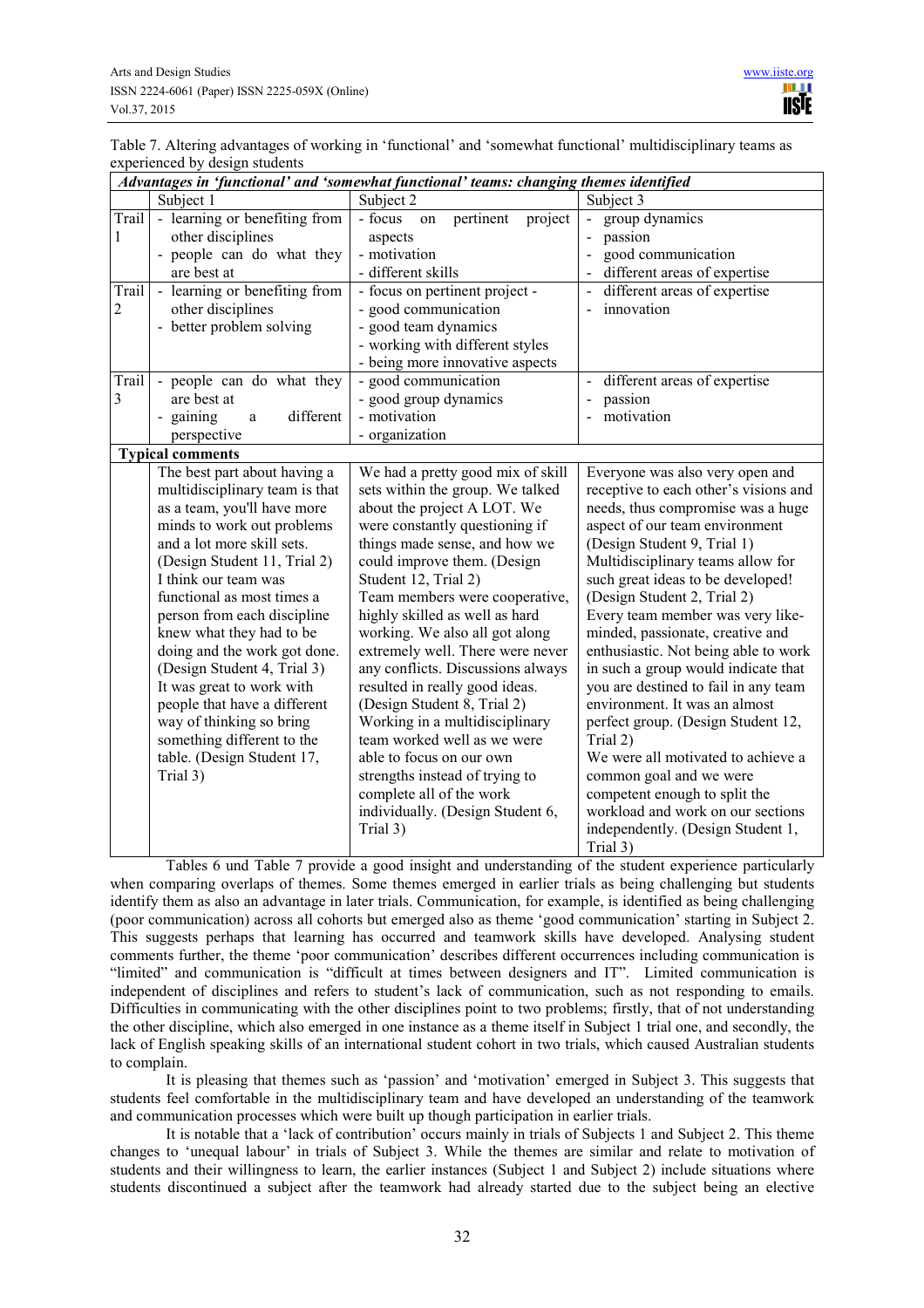subjects for these students. The success of multidisciplinary collaborations is to a certain degree always dependent on institutional factors that are beyond the control of participants or educators.

### **6. Findings: Effectiveness in building multidisciplinary teamwork skills through a successive approach to multidisciplinary teamwork**

Students of Subject 3 were asked at the beginning whether their previous two multidisciplinary teamwork experiences had better prepared them for entering their third multidisciplinary subject. Table 8 shows the feedback from media design student.

*Table 8. Effectiveness of preparing design students for multidisciplinary teamwork as successive approach* 

*Q: Do you think that your previous two experiences with multidisciplinary collaboration have better prepared you for Subject 3?* 

| <i>vou joi baoject s.</i><br>Subject | <b>Trial</b> | <b>Student Type</b> | Yes              | $\bf No$                 |
|--------------------------------------|--------------|---------------------|------------------|--------------------------|
| Subject 3                            |              | Design              | 85%<br>$(n=11)$  | $15\%$ (n=2)             |
| Subject 3                            |              | Design              | 100%<br>$(n=14)$ | $\overline{\phantom{0}}$ |
| Subject 3                            |              | Design              | 94%<br>$(n=16)$  | 6%<br>$(n=1)$            |

Media design students felt that they were better prepared for the most advanced multidisciplinary teamwork experience in Subject 3, with only three of forty-one students disagreeing. Although the cohorts were small, qualitative feedback gives some insights why the majority of students felt better prepared to participate in the most advanced multidisciplinary collaboration (capstone experience). The most common themes that emerged were the following:

- Better understanding of multidisciplinary teamwork
- More confidence
- Experience working with larger projects drawing on multidisciplinary expertise
- Experience in working with difficult people.

Typical comments from media design students illustrate that students have developed an understanding of how to work in multidisciplinary teams including working with people from areas beyond the creative arts, with a different subject culture to their own. A media design student stated, "Working with IT has taught me to look at a project through a different perspective. It has allowed me to develop my communication and collaboration skills, and I learnt to work with lots of different people and personalities" (Design Student 10, Subject 3, Trial 2). Another student commented, "We are now able to work with disciplines like IT and understand the process that we have to go through to reach our goals of the project" (Design Student 4, Subject 3, Trial 3).

The qualitative feedback also illustrated the evolution in students' learning, developing skills, and understanding of effective multidisciplinary teamwork. A student stated, "I think we have all matured over these three years and have learnt what works in a group situation and what doesn't, and we can now see the signs of when a project is about to go horribly wrong" (Design Student 8, Subject 3, Trial 1). The following comments illustrate the progression of student learning. A media design student commented, "All collaborative projects have aided us as we are now aware of certain pitfalls involved (such as identifying 'slackers') and how to adequately deal with the situation. It is also much easier to 'get the ball rolling' earlier and to take charge if needed" (Design Student 2, Subject 3, Trial 2). Another student stated, "The large scale projects have prepared us for what is expected of us and built up experience with teamwork over time. I think that if I had not done the previous two projects my reaction to this huge project would have been 'WHAAAT?!' and total confusion...however thanks to the previous experience I feel a lot more prepared and confident" (Design student, Subject 3, Trial 1).

# **7. Conclusion**

The implementation of a successive approach to multidisciplinary teamwork in undergraduate design education through introducing students in three successively taught subjects to multidisciplinary collaboration is considered effective in that design students feel increasingly confident and better prepared when participating in complex multidisciplinary collaboration. Through building on each learning experience in three multidisciplinary collaborations, media design students were able to develop a better understanding of multidisciplinary teamwork processes. They had learned to draw on multidisciplinary expertise when working with larger projects. Over time, media design students developed greater confidence to participate in multidisciplinary collaborations and learned how to work with difficult people.

Team dynamics have been surprisingly satisfactory across the three subjects. Although some media design students felt they have been part of a dysfunctional team, it was the minority of students across the three subjects and trials. The majority of students experienced learning as part of a functional team or as part of a team that experienced some minor challenges. That multidisciplinary teams experience some tensions or challenges is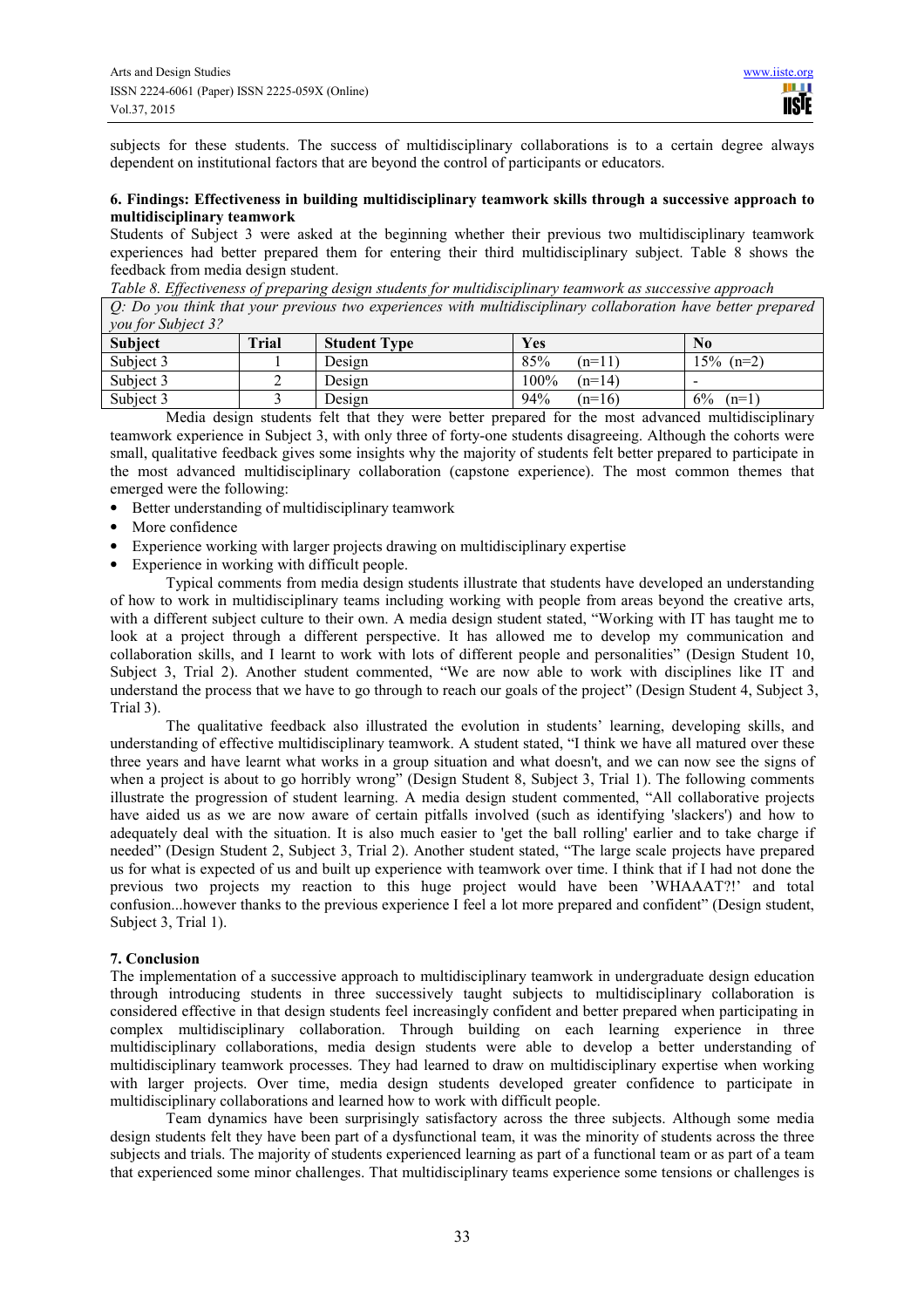to be expected in most team environments in particular where members have not been working together previously. Benefitting from the two multidisciplinary learning experiences, there was a slight improvement when students participated in the third multidisciplinary collaboration; fewer students felt they have been part of a dysfunctional team.

Student feedback provided evidence for changes that occurred in students' learning experience through their successive engagement in multidisciplinary teamwork. For example, the identified lack of contribution from some team members during the first two subjects changed to media design students feeling that all team members contributed to the project outcome but not equally. While this is an improvement on one side, it also highlights that future interventions might be needed to monitor the lack or unequal contributions. This can be achieved through either educator intervention or through giving students more responsibility for their learning. Student teams could assign detailed tasks and responsibilities to members and link these to timeline milestones, which are reviewed weekly. This could facilitate a more balanced contribution from each team member and make monitoring contributions easier.

That learning took place can also be seen in media design students developing their communication skills. While for some media design students poor communication skills remain a point of frustration throughout all subjects, good communication skills of team members were also identified alongside, starting with the second multidisciplinary teamwork experience students engaged in. It is positive that in the capstone experience (the third multidisciplinary teamwork experience), media design students described their team member as passionate and motivated.

It needs to be pointed out that team functionalities are very dependent on team formation processes, supporting teamwork lectures and the introduction of icebreaker exercises. Although throwing students into the deep end of multidisciplinary teamwork (e.g. giving students autonomy in team selection and working out their team issues) can result in valuable learning experiences, in case of the successive approach to learning to participate in multidisciplinary collaborations, team forming strategies, supporting teamwork activities and discipline specific learning activities are part of contributing to team dynamics that work (see Fleischmann, 2013b; Fleischmann, 2015).

Findings from this study will inform future developments of the successive approach. Further research is needed to also explore the perspective of students from other participating disciplines in depth to introduce changes in each stage of the approach that are effective for all participating disciplines. Furthermore, future research can focus on the viability of the approach in context of the changing work environment. Perspectives from students of all participating disciplines could be explored once they have graduated and are working in the industry hence are able to reflect on their learning experience within the workplace context.

#### **References**

Australian Government, Minister for the Arts. (2011). Creative Industries, a Strategy for 21st Century Australia.

- Bakhshi, H., & McVitte, E. (2009). Creative supply-chain linkages and innovation: Do the creative industries stimulate business innovation in the wider economy? *Innovation: management, policy & practice, 11*, 169-189.
- Bailey, M., Aftab, M., & Smith, N. (2015). *Hidden Value Towards an Understanding of the Full Value and Impact of Engaging Students in User-Led Research and Innovation Projects Between Universities and Companies*. DRS//Cumulus//Design-ed 2015, 28 - 30 June, Chicago, Illinois.
- Bar-Eli, S., & Jacoby-Volk, C. (2014). Redesigning design education: Projectbased learning and spatial design. *Cumulus Working Papers, Aalto University, 32/14*(Aveiro), 75-82.
- Bason, C. (2010). *Leading Public Sector Innovation: Co-Creating for a Better Society*. Bristol: Policy Press
- Brown, T. (2010). Design thinking. http://www.designcouncil.org.uk/about-design/How-designer.
- Bryson, J. M., Crosby, B. C., & Stone, M. M. (2006). The design and implementation of cross-sector collaborations: Propositions from the literature. *Public Administration Review, 66*, 44-55.
- Design Council. (2011). Design for Innovation: Facts, figures and practical plans for growth.
- Choi, B. C., & Pak, A. W. (2006). Multidisciplinarity, interdisciplinarity and transdisciplinarity in health research, services, education and policy. *Clinical and Investigative Medicine, 29*(6), 351-364.
- Chornyak, B. (2015). *Teaching Systems Thinking Through Food*. LearnxDesign, DRS//Cumulu//Design-ed 2015, June 28 - 30 Chicago, Illonois
- Creswell, J. W. (2008). *Research design: Qualitative, quantitative, and mixed methods approaches* (3rd ed.). Thousand Oaks: Sage Publications.
- Curedale, R. A. (2013). *Design Thinking: Process and Methods Manual*. Topanga, California: Design Community College Inc.
- Davis, M. (2005). Raising the Bar for Higher Education. In S. Heller (Ed.), *The Education of a Graphic Designer* (2nd ed., pp. 13-18). New York: Allworth Press.
- Fleischmann, K. (2013a). Big Bang technology: What's next in design education, radical innovation or